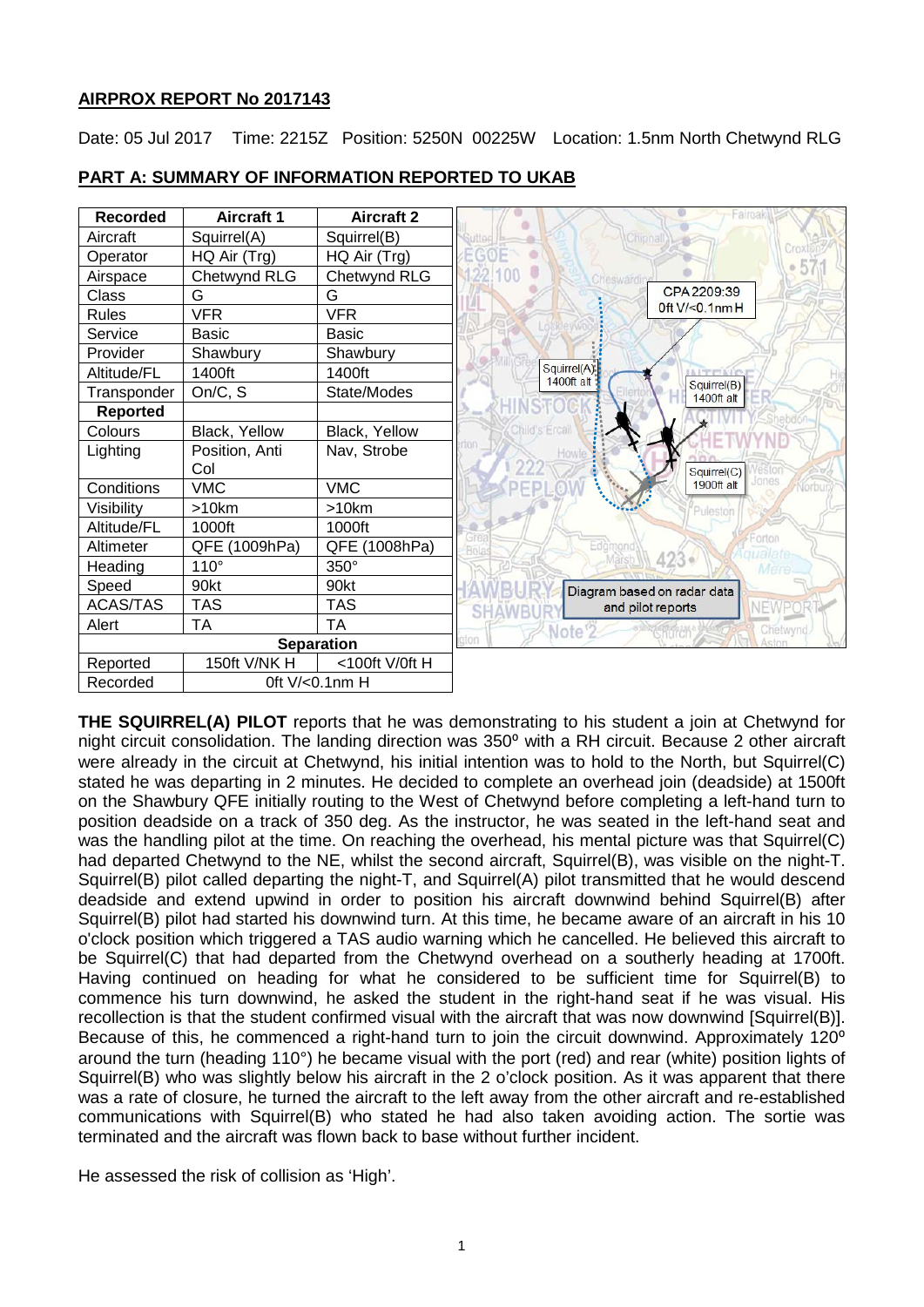**THE SQUIRREL(B) PILOT** reports that he had demonstrated the joining procedure to his student, sequencing behind Squirrel(C), and had handed over control to the student to complete the circuit to the night-T. Squirrel(C) departed the landing point and established two-way communications with Squirrel(A) pilot, who was also joining to conduct circuits. Once his student had completed his circuit, Squirrel(B) pilot departed the night-T and promulgated his intention to complete a circuit to the crossed headlights landing site (LS) to yield the night-T to Squirrel(A). Squirrel(C) had at this time climbed in the overhead clear of the circuit to position for departure to the NW on a navigation route. At approximately 800ft in the 70kt climb, Squirrel(B) pilot became visual with Squirrel(A)'s aircraft lights. The student verbalised uncertainty of what Squirrel(A) was doing and he instructed the student to continue with the circuit profile, levelling at 1000ft and accelerating to 90kt, whilst he would monitor Squirrel(A). Squirrel(A) was judged to be at a distance of under 0.5nm, level with Squirrel(B) in the 11 o'clock on a parallel track; its lights were static in the windscreen. Squirrel(A) promulgated that he would follow Squirrel(B) around the circuit but Squirrel(A)'s lights then moved to the 12 o'clock and became static in the windscreen once more. He took control from the student and executed an avoiding manoeuvre, which consisted of up to 90<sup>o</sup> angle of right bank and a rapid descent. During the rolling element of the manoeuvre, he became visual with the outline of Squirrel(A)'s right-hand-side pilot's window and the yellow colouration of the upper coaming rapidly approaching at the same level in the 12 o'clock. Once the engine noise of Squirrel(A) was clear, he gently reversed the unusual position in which he had placed the aircraft and established the aircraft at a non-standard height of 500ft in the downwind portion of the Chetwynd circuit at 70kt. He conducted a handling check of the aircraft and checked the cockpit for any dangerous indications. Having become satisfied that the aircraft was undamaged, he promulgated the Airprox to the other aircraft in the circuit, and that he was returning to base, including the intended routing. Squirrel(A) followed him to base. Both aircraft landed and he rendered his aircraft U/S due to the severity of his control inputs during the incident.

He assessed the risk of collision as 'High'.

**THE SQUIRREL(C) PILOT** reports that he was conducting field circuits at the start of a student night navigation sortie; Squirrel(B) had just joined the circuit. He was on approach to the crossed headlights with Squirrel(B) behind him to go to the night-T (landing direction 350). He heard on the Shawbury Low-Level radio frequency that Squirrel(A) was at Market Drayton (about 6 miles North) to route to Chetwynd, and that they were informed that there were already 2 established, so they said they would hold until one of them departed. He radioed to say that he would be finished in about 2mins, so Squirrel(A) pilot called to say that he was inbound. The Shawbury Low-Level controller asked who had departed, and Squirrel(A) pilot said that it was Squirrel(C) who was about to depart and that he was inbound. As he transitioned ahead, he saw Squirrel(A) joining from the North and pass down the left side of his aircraft at 1500ft on the deadside. He turned left behind Squirrel(A) and followed it south on the deadside climbing to 1700ft with the aim of departing the overhead on track for the navigation part of the sortie. He saw Squirrel(A) turn left 180<sup>°</sup> back onto circuit direction, still on the deadside, and pass down his left again. As Squirrel(A) passed him heading north, he also turned left, behind Squirrel(A), to pass directly overhead the night-T at 1700ft heading 047<sup>o</sup>. As he passed overhead he could see Squirrel(A) in his 10 o'clock position heading north on the deadside and heard Squirrel(B) pilot call that he would transition from the night-T heading north on climb out. When Squirrel(B) pilot called lifting from the night-T for a circuit to the crossed headlights, Squirrel(A) replied that, he would turn to follow Squirrel(B) around the circuit. Squirrel(C) pilot called that he was overhead at 1700ft heading NE going en-route and then changed frequency (but maintained a listening watch on the Chetwynd frequency). A few moments later he heard Squirrel(B) pilot say that he had just encountered another aircraft at low-level. He replied that he was 2 miles away at 1700ft so it wasn't him and asked if it was a Griffin: Squirrel(A) pilot replied that it was him.

**THE SHAWBURY CONTROLLER** reports that he was the ATCO IC as well as the ADC controller at the time. Nothing was reported on frequency and the first he heard about the incident was when he received a phone call from one of the pilots after they had landed. The pilot stated that they had an Airprox with another station-based aircraft and were going to file an Airprox.

He perceived the severity of the incident as 'Low'.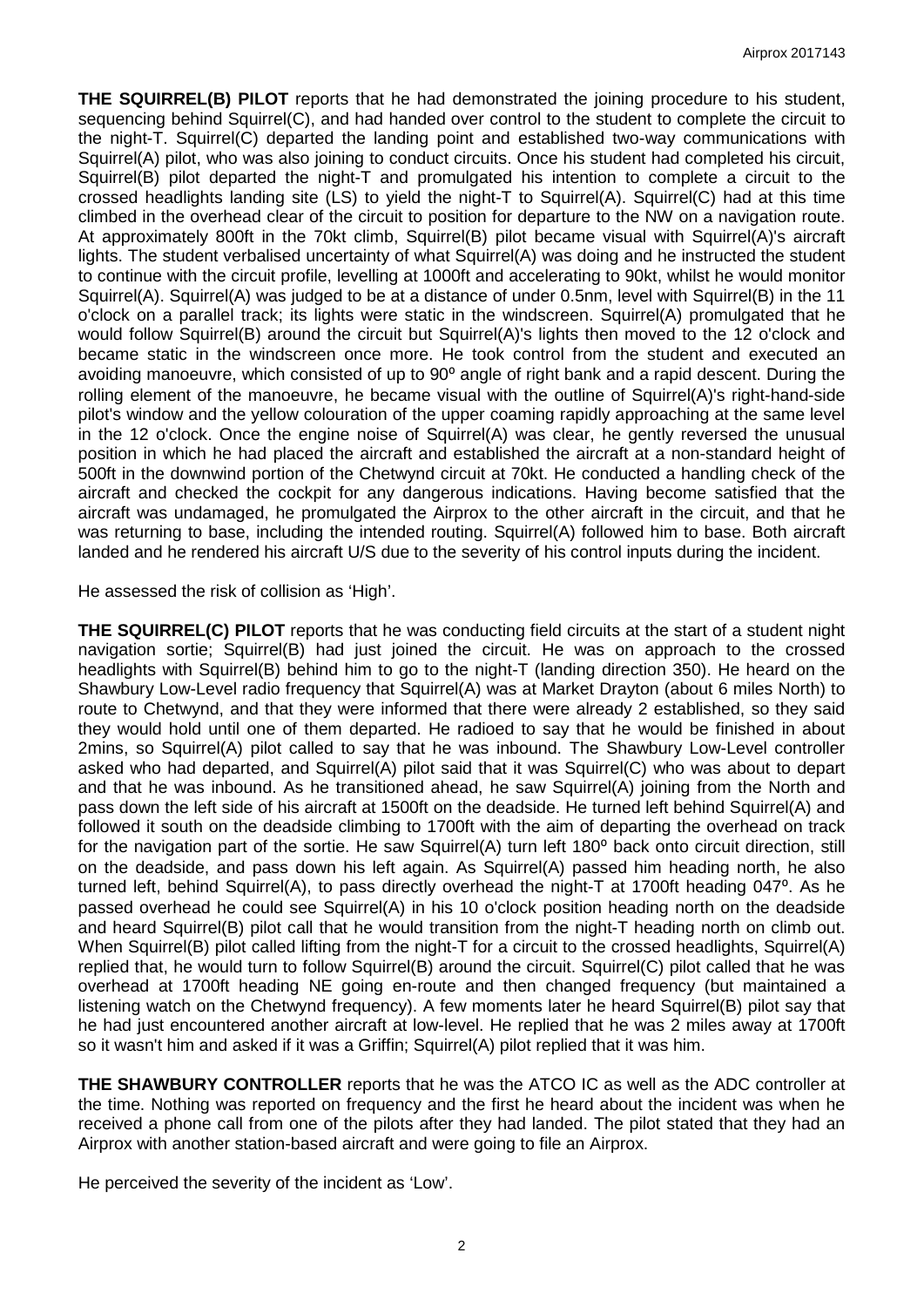# **Factual Background**

The weather at Shawbury was recorded as follows:

METAR EGOS 052150Z 36008KT CAVOK 18/14 Q1018 BLACKBLU NOSIG

Figure 1 shows Squirrel(A) joining Chetwynd from the north, Squirrel(C) departing Chetwynd to the north and Squirrel(B) on the ground at Chetwynd.

Figure 2 shows Squirrel(A) entering the deadside at Chetwynd, Squirrel(C) has turned back towards Chetwynd to approach from the north and Squirrel(B) appears to be in the hover at Chetwynd.



Figure 1: Geometry at 22:05:11 Figure 2: Geometry at 22:06:16

Figure 3 shows Squirrel(A) turning north on the deadside at Chetwynd, Squirrel(C) is flying through the Chetwynd overhead on the deadside and Squirrel(B) appears to still be in the hover or on the ground at Chetwynd.

Figure 4 shows Squirrel(A) just starting to turn crosswind at Chetwynd, Squirrel(C) has turned at Chetwynd heading north east, and Squirrel(B) has taken off and is climbing into the Chetwynd circuit.



Figure 3: Geometry at 22:07:52 Figure 4: Geometry at 22:08:59

Squirrel(C)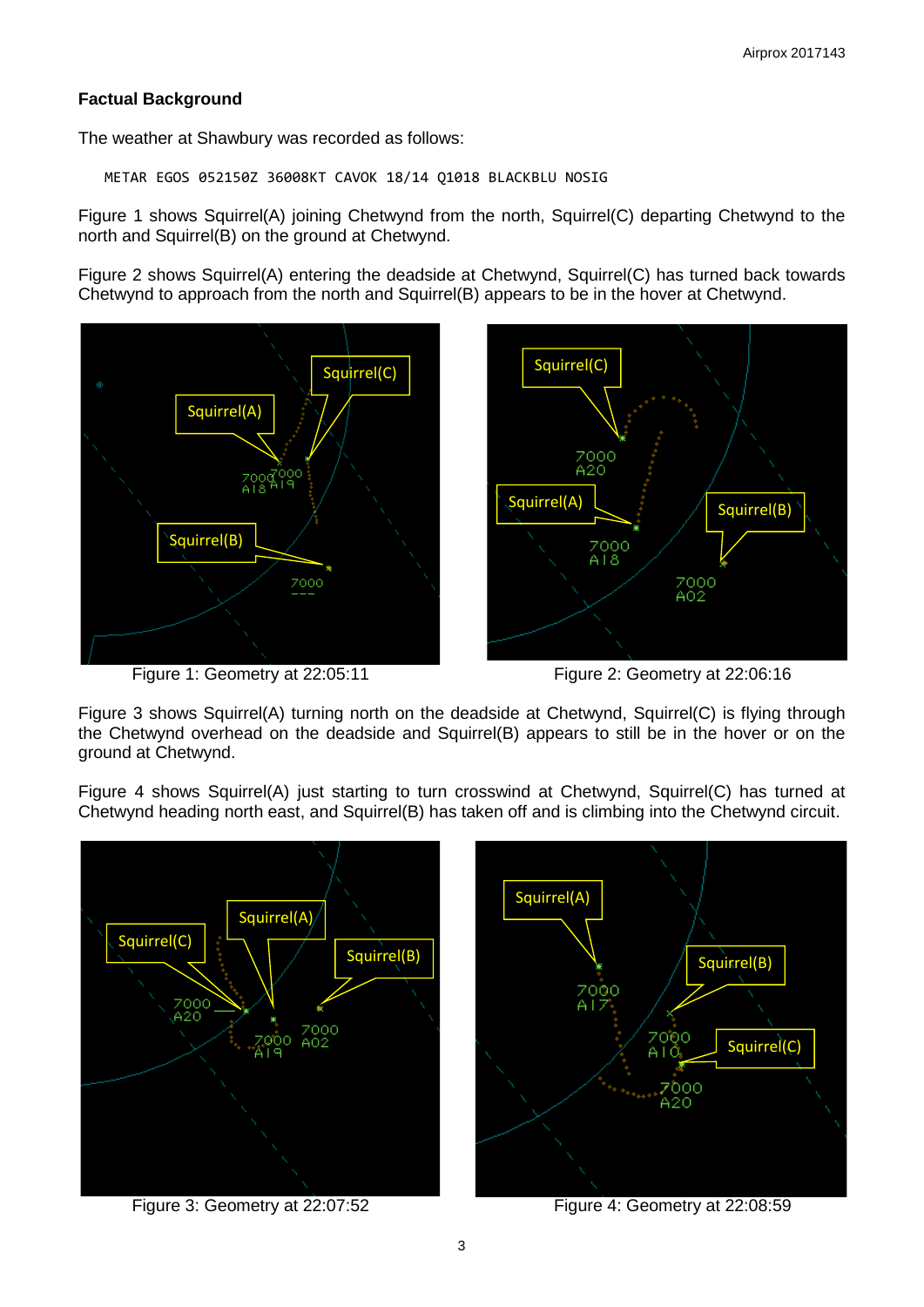## **Analysis and Investigation**

### **Military ATM**

At 22:09:07 (Figure 5), Squirrel(A) was commencing a right-hand crosswind turn to join the circuit direction. The pilot reported that, when passing heading 110 degrees, he became visual with the lights of Squirrel(B), slightly below and in the 2 o'clock position, which prompted him to take an immediate left turn to avoid.



Figure 5: Geometry at 22:09:07 Figure 6: Geometry at 22:09:39

At 22:09:39 (Figure 6), the two Squirrels were at their closest proximity.

At 22:10:07 (Figure 7), the pilot of Squirrel(B) reported that he was at 500ft AGL having executed a prompt descent to avoid collision. The pilot of Squirrel(A) responded that the conflict had been with his aircraft.



Figure 7: Geometry at 22:10:07

The Chetwynd Radio frequency is monitored by a Shawbury ATC controller operating from Tern Hill, where they are also in the role of Tern Hill ADC. There are 2 controllers rostered for Tern Hill ADC/Chetwynd Radio, although one of them will routinely control both positions whilst the other is on a break. During busy periods, the frequencies can be separated, and both controllers then control one position each. The controller has an Air Traffic Monitor (a slave radar feed from Shawbury Tower), which can be used for Situational Awareness. This is supplemented by a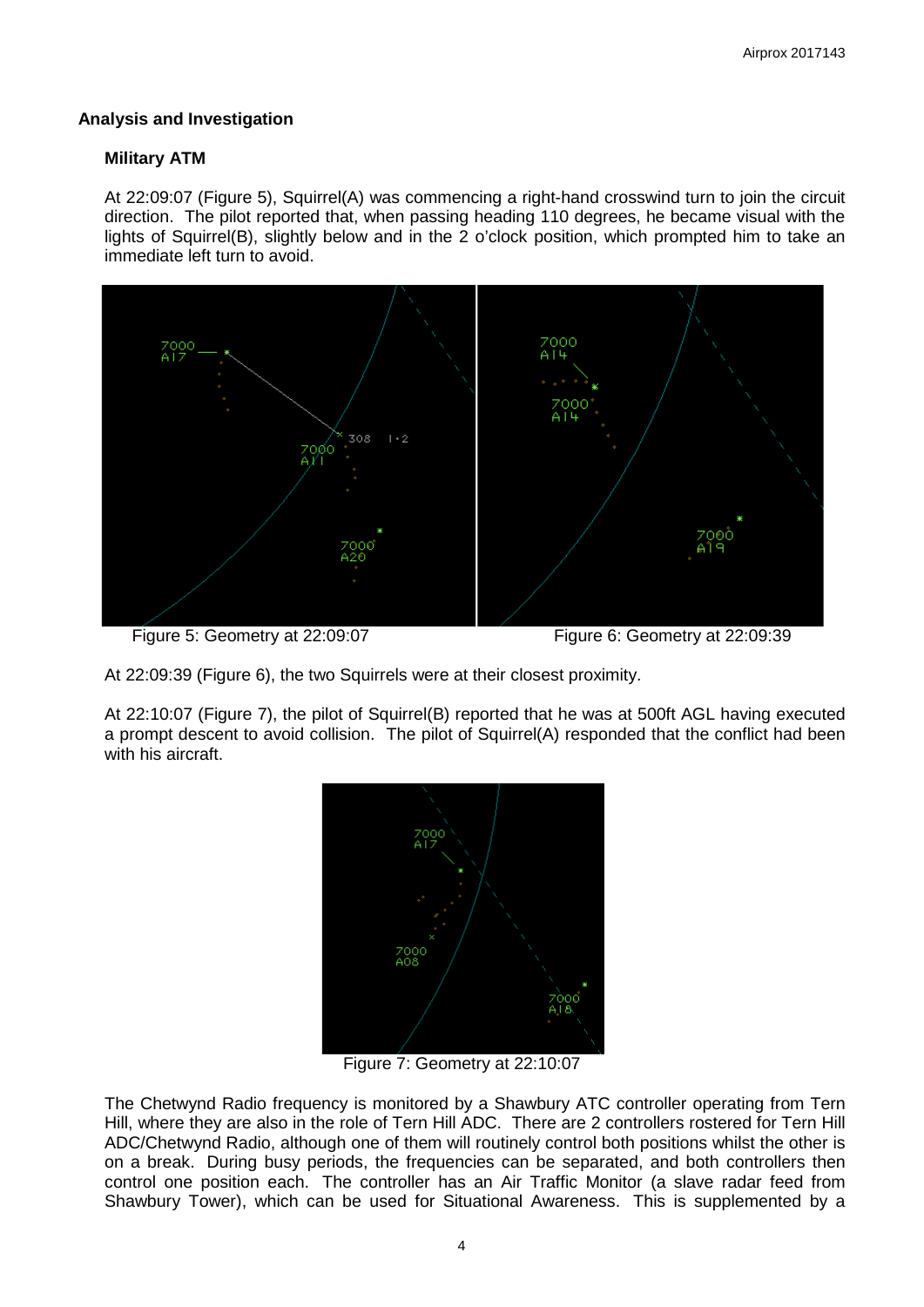pinboard, used as an aide-memoire subject to aircrew accurately updating their position information. Chetwynd RLG is not visible from Tern Hill tower, and air systems on final, in a low hover or on the ground are not displayed on the ATM due to terrain. There is no requirement for the Chetwynd Radio controller to identify aircraft or monitor the ATM when providing the Basic Service listening watch. The primary method of controlling Chetwynd Radio is by the use of the pinboard.

At the time of the Airprox, the Shawbury Tower controller was monitoring Stud 4, the frequency being used by aircraft operating at Chetwynd RLG, but no incident was reported on frequency and there was no reason for the controller to believe that operations were not proceeding as normal.

## **UKAB Secretariat**

The Squirrel(A) and Squirrel(B) pilots shared an equal responsibility for collision avoidance and not to operate in such proximity to other aircraft as to create a collision hazard<sup>[1](#page-4-0)</sup>. An aircraft operated on or in the vicinity of an aerodrome shall conform with or avoid the pattern of traffic formed by other aircraft in operation<sup>[2](#page-4-1)</sup>.

## **Occurrence Investigation**

As Squirrel(B) departed and climbed from the 'T', he observed Squirrel(A) in a position ahead and to the west, and he continued his climb in preparation for a RH circuit. Meanwhile, Squirrel(C) was approximately east of Squirrel(A) and flying on a north easterly heading as part of his Navex. Confident with his student's visual acquisition of Squirrel(B), the Captain of Squirrel(A) initiated a turn onto east and also gained visual contact on the same aircraft, which was in fact Squirrel(C). Based upon the estimated distant position of Squirrel(C), a subsequent transmission from Squirrel(B) stating that he would be turning downwind to reposition for the cross-headlights caused Squirrel(A) to believe that it was safe to intercept the downwind leg of the circuit by maintaining his easterly heading.

While tracking east, the crew of Squirrel(A) received three separate TAS alerts in rapid succession, which were cancelled immediately on the assumption that they were triggered by the aircraft visually acquired to their east. At the same time, Squirrel(B) received a single TAS alert, which was cancelled in accordance with SOP's and with Squirrel(A) in sight. As Squirrel(A) continued on a collision course, Squirrel(B) took evasive action by completing a hard descending turn to the east. On the basis of TAS data, it is estimated that the aircraft flew within 100ft of a collision.

#### **Comments**

#### **HQ Air Command**

The open reporting culture of the aircrew, reinforced by the subsequent investigation, reveals that this incident took place because of inadequate SA. Operating at night time without the aid of night vision devices can be a challenging environment for aircrew of all experience levels. During his first sortie away from the main operating base at night time, the student pilot of Squirrel(A) misidentified the departing aircraft as the conflicting aircraft. He didn't realise that the aircraft he was visual with wasn't the one he was talking with. The pilots of Squirrel(B) were visual with Squirrel(A) and had devised a circuit deconfliction plan with Squirrel(A) on the radio. However owing to Squirrel(A) basing their judgment on an incorrect mental model, the two aircraft lost safe separation.

As a barrier to prevent loss of safe separation, the rules for operating at Chetwynd were clearly defined and understood by the aircrew; however, the departing crew's use of the phrase

l

<span id="page-4-0"></span><sup>1</sup> SERA.3205 Proximity.

<span id="page-4-1"></span><sup>2</sup> SERA.3225 Operation on and in the Vicinity of an Aerodrome.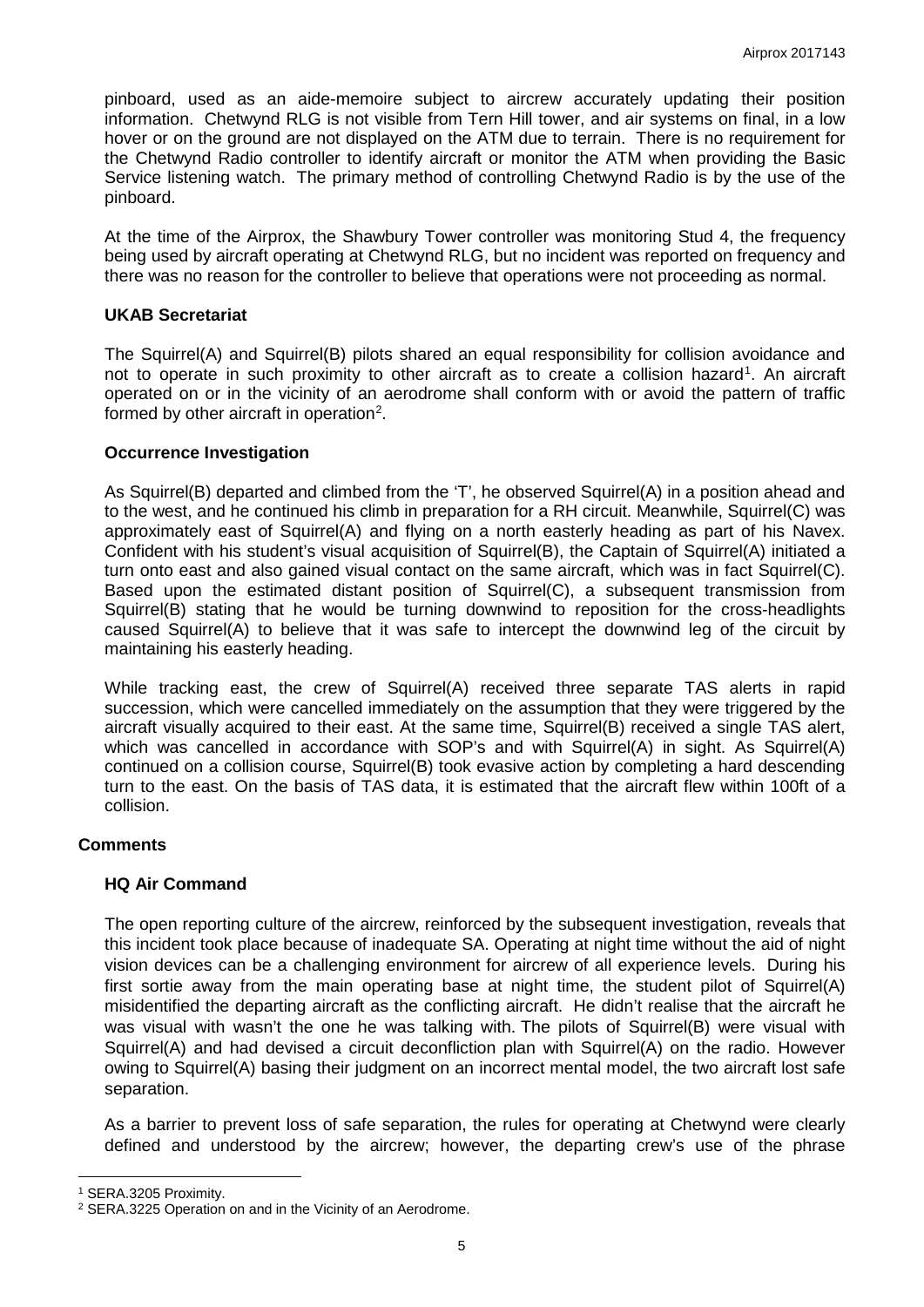'complete at Chetwynd' before repositioning into the overhead prior to commencing the navigation route contributed to the incorrect mental model of the pilot of Squirrel(A). Several recommendations have been raised to minimise the likelihood of recurrence.

#### **Summary**

An Airprox was reported when two Squirrels flew into proximity at 2215 on Wednesday 5<sup>th</sup> July 2017 whilst conducting night circuits at Chetwynd. Both pilots were operating under VFR in VMC, both pilots in receipt of a Basic Service from Shawbury.

#### **PART B: SUMMARY OF THE BOARD'S DISCUSSIONS**

Information available consisted of reports from the pilots of both aircraft, transcripts of the relevant RT frequencies, reports from the air traffic controllers involved and reports from the appropriate ATC and operating authorities.

The Board were first briefed on Squirrel night training operations by the RAF helicopter pilot member. He began by commenting that the Squirrel navigation route which Squirrel(C) had been following was designed to start overhead Chetwynd, and that it had been recognised that this had inherent potential for aircraft to be misidentified with aircraft in the Chetwynd visual circuit. He went on to comment that the route had now been changed to avoid this recurring. Turning to the circuit training itself, he informed the Board that the task in hand was the students' first night flight at a site away from their main base. As a result, students were under a high workload as they endeavoured to operate in this new environment, and the instructors were also required to maintain a higher level of oversight than normal, thus also causing them higher workload, particularly during the joining procedure. With both pilots in Squirrel(A) working hard, and thinking that Squirrel(C) had already departed the location, it was therefore easy to misidentify Squirrel(C) as Squirrel(B). Contributory to this misconception as to Squirrel(C)'s position was Squirrel(C) pilot saying he was 'complete', which was misinterpreted as his sortie being complete (and therefore returning to base) rather than he was 'complete in the Chetwynd circuit and would be commencing his navigation exercise' which would involve flying through the Chetwynd overhead again.

The Board then looked at the actions of the Squirrel pilots. The Squirrel(A) pilot had flown from the north to the deadside area of the visual circuit at Chetwynd after the pilot of Squirrel(C) informed him that he was 'complete'. At this point, Squirrel(B) was in the hover/on the ground at Chetwynd. Squirrel(C) initially left the Chetwynd visual circuit to the northwest before following Squirrel(A) back to Chetwynd to start his navigation exercise. Squirrel(A) pilot entered the deadside and turned left to establish along runway heading. This turn took him blind to Squirrel(C) who he thought had departed already. As he turned, Squirrel(A) pilot saw Squirrel(B) on the ground and agreed to deconflict by turning downwind behind. Squirrel(A) pilot then lost sight of Squirrel(B) as he continued his deadside left turn onto runway heading blind to Squirrel(B) (during which time Squirrel(B) got airborne). When the pilot of Squirrel(A) was ready to start his right-turn crosswind, he asked his student (who was positioned on the right-hand side of the aircraft), if he was visual with Squirrel(B). Squirrel(A)'s student pilot saw Squirrel(C) (which had now routed through the overhead), mistook it for Squirrel(B), said he was visual with Squirrel(B), and so the pilot of Squirrel(A) turned crosswind. Meanwhile, the actual Squirrel(B) was climbing away from the night-T unsighted by Squirrel(A)'s pilots until they came into conflict. Although recognising that it was easy to be wise in hindsight, some members wondered whether the Squirrel(A) instructor should have been more cautious of his student's sighting given that he was likely making his judgement as an inexperienced pilot in a very unfamiliar environment. However, others commented that both Squirrel(A) pilots were under the impression that only they and Squirrel(B) were in the circuit, and so Squirrel(A) instructor had no reason to doubt the student's sighting was Squirrel(B). In this respect, the Squirrel(A) pilot's TAS warnings might have cued him to the fact that Squirrel(C) remained near the overhead, and members wondered whether Squirrel(A) pilot had become inured to the TAS audio alerts, simply cancelling them as a nuisance as he 'pattered' the joining procedure to his student. Finally, some members commented on the geometry of Squirrel(A) pilot's overhead join, and opined that, as for normal overhead joins, it would have been better if Squirrel(A) pilot had actually flown through the overhead above circuit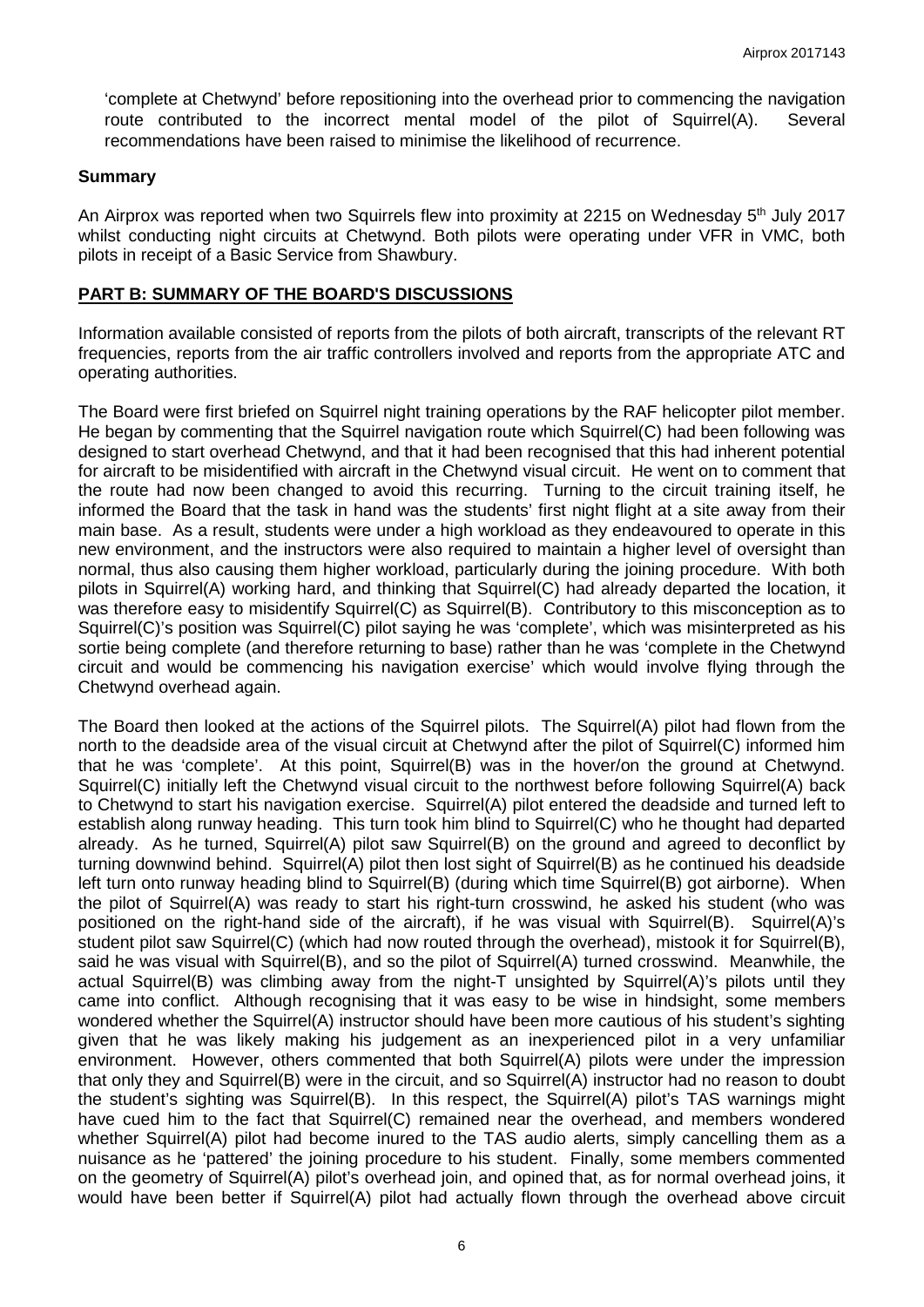height and then turned right-hand deadside in accordance with the circuit direction rather than conducting a left 180° turn in the opposite direction to the circuit pattern. By routing through the overhead and turning right, he would have been able to maintain visual contact with Squirrel(B), who was already established in the circuit.

For his part, members noted that Squirrel(B) pilot was visual with Squirrel(A) quite early on but continued his climb presumably comfortable in the knowledge that Squirrel(A) pilot had agreed to avoid him and turn behind. In a seeming case of both confirmation bias and likely visual illusion, although Squirrel(A) was probably already converging on him, it was not until a late stage that Squirrel(B) pilot assimilated that Squirrel(A)'s lights were not continuing on runway heading but were in fact turning across his nose. By that time both aircraft were very close together, with Squirrel (A)'s lights blooming rapidly enough to break the perception that they were on parallel tracks.

The Board then looked at the cause and risk of the Airprox. They agreed that, fundamentally, it was for Squirrel(A) pilot to integrate with Squirrel(B) who was already established in the circuit. Although the misidentification of Squirrel(B) was contributory, members agreed that the fact of the matter was that Squirrel(A) pilot had not achieved integration, and so the cause was determined to be that the Squirrel(A) pilot had flown into conflict with Squirrel(B). Turning to the risk, members noted that although the pilot of Squirrel(B) was visual with Squirrel(A), he had continued on track believing that Squirrel(A) pilot would avoid him. It was not until the last moment that both aircraft's pilots had recognised the conflict, by which time they had become close enough for Squirrel(B) pilot to discern the colour and detail of the Squirrel(A) cockpit area. Accordingly, although both pilots had carried out avoiding action manoeuvres, the Board determined that aircraft proximity had been such that a serious risk of collision had existed that had only been avoided by the slimmest of margins. Therefore, the degree of risk was assessed as Category A.

The Board were heartened to hear that the use of the Chetwynd overhead for navigation exercises had been changed as a result of this Airprox, and that a higher level of supervisory management was now in place to ensure flights were deconflicted from each other. Although not germane to the incident, members were also pleased to hear that a greater level of advice had also been introduced regarding the cancelling of TAS warnings.

## **PART C: ASSESSMENT OF CAUSE AND RISK**

Cause: The Squirrel(A) pilot flew into conflict with Squirrel(B)

Contributory Factor(s): The Squirrel(A) pilot misidentified Squirrel(C) as Squirrel(B).

Degree of Risk: A.

#### Safety Barrier Assessment<sup>[3](#page-6-0)</sup>

In assessing the effectiveness of the safety barriers associated with this incident, the Board concluded that the key factors had been that:

## **ANSP**

**Situational Awareness & Action** was assessed as **ineffective** because Air Traffic Control were only able to maintain generic awareness of numbers of aircraft operating at Chetwynd through pilot reports rather than participate proactively in their integration.

## **Flight Crew**

l

<span id="page-6-0"></span><sup>&</sup>lt;sup>3</sup> The UK Airprox Board scheme for assessing the Availability, Functionality and Effectiveness of safety barriers can be found on the [UKAB Website.](http://www.airproxboard.org.uk/Learn-more/Airprox-Barrier-Assessment/)